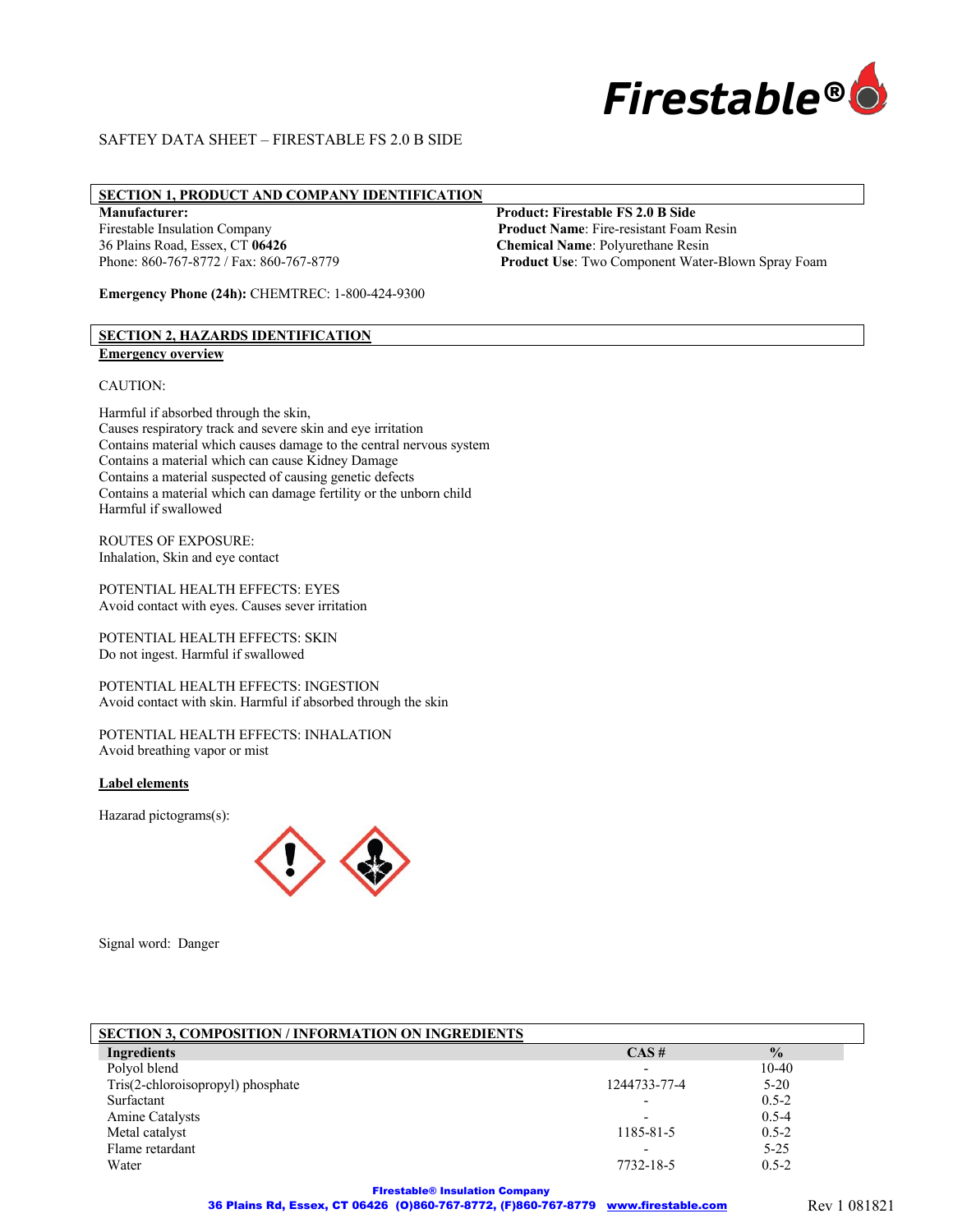

## **SECTION 4, FIRST AID MEASURES**

**General advice:** Move out of dangerous area. Show this Safety Data Sheet to the doctor in attendance. Do not leave the victim unattended.

**First Aid – Eye Contact:** Immediately flush eyes with large amounts of water for at least 15 minutes. Obtain medical attention immediately

**First Aid – Skin Contact:** Remove contaminated clothes and shoes. Wash exposed area with soap and water for at least 15 minutes. Do not use hot water. If irritation develops, seek medical attention

**First Aid – Ingestion:** If the product is ingested seek immediate medical attention or advice. Rinse mouth and then drink plenty of water. Never give anything by mouth to an unconscious person. If symptoms persist immediate medical attention required. **Most important symptoms and effects, both acute and delayed:** None known

# **SECTION 5, FIRE FIGHTING MEASURES**

**Suitable Extinguishing Media:** Water, dry extinguishing media, carbon dioxide, foam.

**Hazardous combustion products:** May include nitrogen oxides, halogenated compounds, carbon oxides, phosphates and hydrogen chloride.

**Further information:** Standard procedure for chemical fires.

**Protective equipment for Fire-Fighters:** Firefighters should be equipped with full face, self-contained breathing apparatus and protective clothing.

## **SECTION 6, ACCIDENTAL RELEASE MEASURES**

**Personal precautions, Protective Equipment, and Emergency Response:** Use personal protective equipment as recommended in section 8.

**Environmental Precautions:** Prevent product from entering drains. Prevent further leakage or spillage if safe to do so. If the product contaminates drains, rivers or lakes inform respective authorities.

**Methods and materials for containment and cleaning up:** Ventilate the contaminated area. Soak up with inert absorbent material (sand, earth, sawdust). Keep in suitable, closed containers for disposal. Dispose of in accordance with federal, state, and local regulations in a permitted waste management facility.

**Special Precautions:** Avoid inhalation of vapors and mists. Surface may become slippery after spillage

# **SECTION 7, HANDLING AND RELEASE**

**Handling :** Avoid contact with skin and eyes. Do not breath vapors/mists. For personal protection see section 8. Wash thoroughly after handling. Smoking, eating and drinking should be prohibited in the application area.

**Storage:** Store in cool/well-ventilated place protected from freezing, rain, direct sun light and excess heat. Keep container tightly closed. Storage area should be clearly identified, clear of obstruction and accessible only to trained and authorized personnel. Inspect periodically for damage or leaks Do not store material near food, feed or drinking water.

#### **SECTION 8, EXPOSURE CONTROLS AND PERSONAL PROTECTION**

|                                   | <b>ACGIH TLV</b> |             | <b>OSHA PEL</b> |             |
|-----------------------------------|------------------|-------------|-----------------|-------------|
| Ingredients                       | <b>TWA</b>       | <b>STEL</b> | <b>PEL</b>      | <b>STEL</b> |
| Polyol blend                      | N/A              | N/A         | N/A             | N/A         |
| Tris(2-chloroisopropyl) phosphate | N/A              | N/A         | N/A             | N/A         |
| Surfactant                        | N/A              | N/A         | N/A             | N/A         |
| Amine Catalysts                   | N/A              | N/A         | N/A             | N/A         |
| Metal catalyst                    | N/A              | N/A         | N/A             | N/A         |
| Flame retardant                   | N/A              | N/A         | N/A             | N/A         |
| Water                             | N/A              | N/A         | N/A             | N/A         |

**Engineering control Advice:** Provide local exhaust ventilation to control vapors/mists and maintain worker exposure below exposure limits.

#### **Personal protective equipment:**

Respiratory protection: If airborne concentrations are above the permissible exposure limit or are not known, use a NIOSH- certified respirator. Respirators should be selected based on the form and concentration of contaminants in air, and in accordance with OSHA (29 CFR 1910.134).

Skin protection: Wear protective gloves/clothes. Use neoprene, nitrile or butyl rubber gloves when handling this product. Wear work clothes to prevent all skin contact.

Eye protection: Wear face shield or tightly fitting safety goggles (chemical goggles) if splashing hazard exists.

General safety and hygiene measures: Avoid contact with skin. Handle in accordance with good industrial hygiene and safety practice. Wear protective clothing as necessary to prevent contact. Avoid inhalation of vapors/mists. Wash soiled clothing immediately.

### **SECTION 9, PHYSICAL AND CHEMICAL PROPERTIES**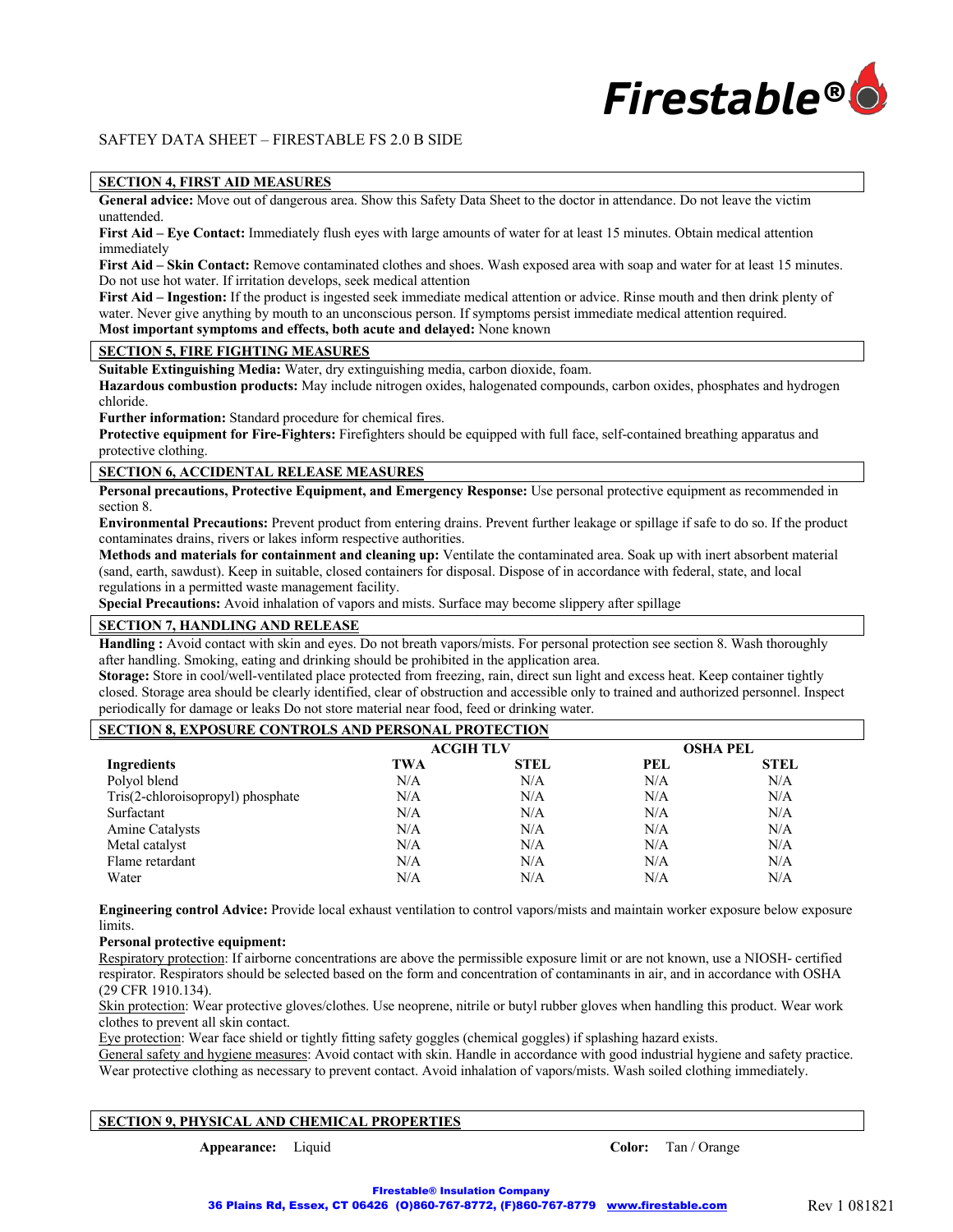

| Odor:                                           | Not Available        | pH:                           | Not Available |
|-------------------------------------------------|----------------------|-------------------------------|---------------|
| <b>Melting point:</b>                           | Not Available        | <b>Boiling point:</b>         | Not Avaialble |
| <b>Flash point:</b>                             | Not Available        | Lower flammability:           | Not Available |
| <b>Upper flammability:</b>                      | Not Available        | <b>Explosive properties:</b>  | Not Available |
| <b>Auto-ignition temperature:</b> Not Available |                      | Decomp. temperature:          | Not Available |
| Vapor density:                                  | Not Available        | Rel. density/Spec. gravity.   | 1.28          |
| <b>Water Solubilty:</b>                         | Not Available        | Solubility in other solvents. | Not Available |
| <b>Viscosity:</b>                               | 1200-1900 cps @ 77°F |                               |               |

# **SECTION 10, STABILITY AND REACTIVITY**

**Reactivity:** No decomposition if stored and applied as directed.

**Chemical stability:** Stable under normal conditions.

**Possibility of hazardous reactions:** No decomposition if stored and applied as directed.

**Hazardous decomposition:** Carbon oxides, nitrogen oxides, halogenated compounds, phosphates, hydrogen chloride.

**Conditions to avoid:** Do not use in areas without adequate ventilation. Avoid contact with incompatible materials.

| SECTION 11, TOXICOLOGICAL INFORMATION |                                                    |                                                          |                                                         |                                               |
|---------------------------------------|----------------------------------------------------|----------------------------------------------------------|---------------------------------------------------------|-----------------------------------------------|
| <b>Ingredients</b>                    | <b>Acute Oral</b><br><b>Toxicity LD50</b><br>(Rat) | <b>Acute Inhalation</b><br><b>Toxicity LC50</b><br>(Rat) | <b>Acute Dermal</b><br><b>Toxicity LD50</b><br>(Rabbit) | <b>Repeated Dose</b><br><b>Toxicity (Rat)</b> |
| Polyol blend                          | $>5,000$ mg/kg                                     | $>31.26$ mg/l, 4h                                        | $>5,000$ mg/kg                                          | N/A                                           |
| Tris(2-chloroisopropyl) phosphate     | $>2,000 \text{ mg/kg}$                             | $>7$ mg/l, 4h                                            | $>2,000$ mg/kg                                          | N/A                                           |
| Surfactant                            | $>16,000$ mg/kg                                    | N/A                                                      | $>2,000 \text{ mg/kg}$                                  | N/A                                           |
| Amine Catalysts                       | $>500$ mg/kg                                       | N/A                                                      | $>2,000$ mg/kg                                          | N/A                                           |
| Metal catalyst                        | $>2,000$ mg/kg                                     | N/A                                                      | $>1,000$ mg/kg                                          | N/A                                           |
| Flame retardant                       | $>2,000 \text{ mg/kg}$                             | N/A                                                      | N/A                                                     | N/A                                           |
| Water                                 | N/A                                                | N/A                                                      | N/A                                                     | N/A                                           |

#### **Potential Acute Health Effects:**

General information: Harmful if absorbed through the skin. Causes eye irritation. Causes respiratory tract and skin irritation.

Repeated Dose Effects: Contains a material which may cause birth defect. Contains a material which may cause damage to kidney and central nervous.

**Skin corrosion/irritation:** None identified

**Carcinogenicity:** None identified

**Mutagenicity:** None identified

#### **Developmental Effects:**

Information on: Diethylene Glycol: May be toxic to embryo/fetal development and teratogenic at high exposure levels.

#### **SECTION 12, ECOLOGICAL INFORMATION**

**General information:** The product has not been tested. Toxicological data for individual ingredients are presented below.

**Ecotoxicity Data:**

**Ingredients**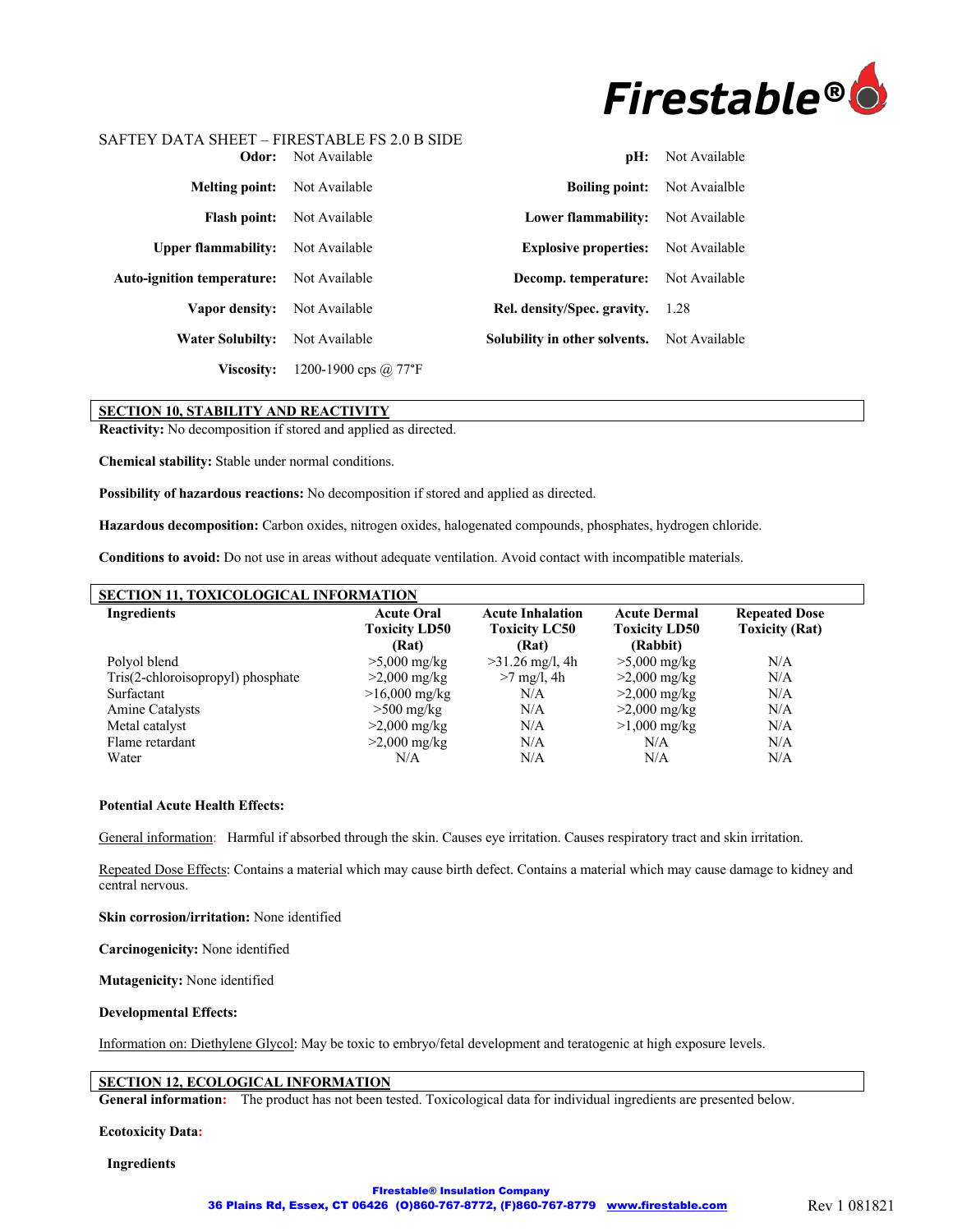

| Polyol blend                      | LC50: 160mg/l, 96h Lepomis macrochirus (Bluegill sunfish)                      |
|-----------------------------------|--------------------------------------------------------------------------------|
| Tris(2-chloroisopropyl) phosphate | LC50: 56.2 mg/l, 96h, Fish; EC50: 131 mg/l, 48h, Daphnia magna; EC50: 82 mg/l, |
|                                   | 72 h. Freshwater                                                               |
| Surfactant                        | LC50: 860 mg/l, 96h, Rainbow trout (Oncorhynchus mykiss); EC50: $>930$ mg/l,   |
|                                   | 48 h, Daphnia                                                                  |
| Amine Catalysts                   | N/A                                                                            |
| Metal catalyst                    | $EC50: 0.11$ mg/l, 48h, Daphnia magna                                          |
| Flame retardant                   | LC50: 100-1000 mg/l, 96 h, Zebra fish                                          |
| Water                             | N/A                                                                            |
|                                   |                                                                                |

# **SECTION 13, DISPOSAL CONSIDERATION**

### **Method of disposal:**

Disposal of residual product: Do not

dispose of waste into sewer. Do not contaminate soil, waterways, drains or sewers with chemical or used container. Send to licensed waste management company. Dispose in accordance with all applicable federal, state and local regulations.

Contaminated containers: Empty

remaining containers. Dispose of as unused product. Do not re-use empty containers.

# **SECTION 14, TRANSPORATION INFORMATION**

**International Transportation regulations:** This

product is not regulated as a hazardous material by the United States (DOT) or Canadian (TDG) transporation regulations.

## **SECTION 15, REGULATORY INFORMATION**

**EPCRA- Emergency Planning and Community Right-to-Know Act** 

#### **CERCLA Reported Quantity:**

This material does not contain any components with a CERCLA RQ.

#### **SARA 304 Extremely Hazardous Substances Reportable Quantity**

This material does not contain any components with a section 304 EHS RQ

#### **SARA 302:**

No chemicals in this material are subject to the reporting requirements of SARA Title III, Section 302.

#### **SARA 313:**

This material does not contain any chemical components with known CAS numbers that exceed the threshold (De Minimis) reporting levels established by SARA III, section 313.

#### **Clear Air Act:** The

following chemical(s) are listed as HAP under the U.S. Clean Air Act, Section 12 (40 CFR 61):

2,2'-oxydiethanol 111-46-6 0.114%

This product does not contain any chemicals listed under the U.S. Clear Air Act, Section 112(r) for Accidental Release Prevention (40 CFR 68.130, Subpart F).

The following chemical(s) are listed under the U.S. Clear Act Air, Section 111 SOCMI Intermediate for Final VOC'S (40 CFR 60.489):

2,2'-oxydiethanol 111-46-6 0.114%

#### **California Prop 65:**

This product does not contain any chemicals known to State of California to cause cancer, birth defects, or any other reproductive harm.

> FIrestable® Insulation Company 36 Plains Rd, Essex, CT 06426 (O)860-767-8772, (F)860-767-8779 www.firestable.com Rev 1 081821